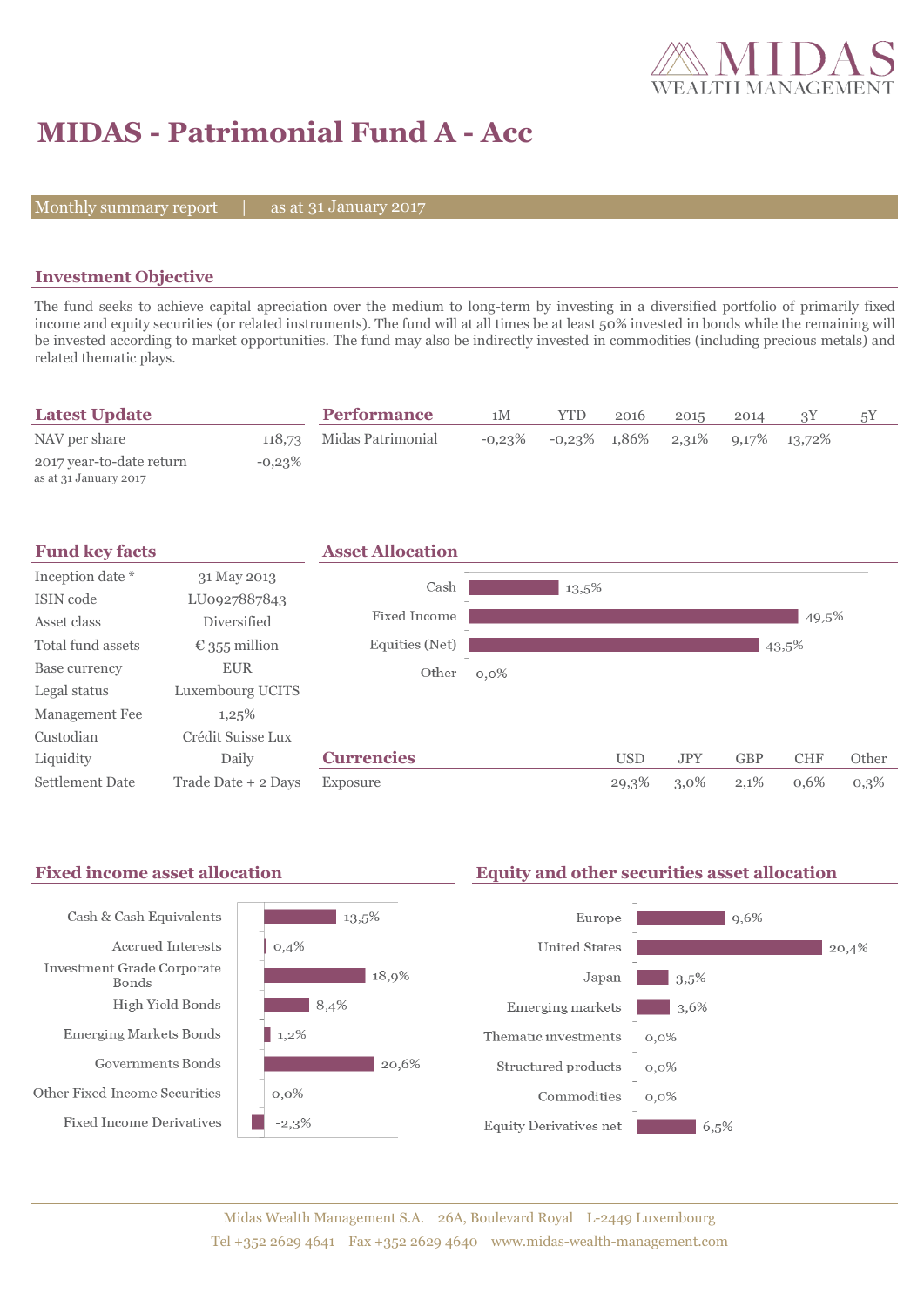

## **MIDAS - Patrimonial Fund A - Acc**

Monthly summary report | as at 31 January 2017

| Top 10 fixed income holdings         | YTM     | Rating     | Weight  | <b>Fixed income rating breakdown</b> |
|--------------------------------------|---------|------------|---------|--------------------------------------|
| BTPS: BTPS 0.1 04/15/19              | 0,2%    | <b>BBB</b> | $9,0\%$ |                                      |
| SPANISH GOV'T: SPGB 0 3/4 07/30/21   | $0,3\%$ | $BBB+$     | 8,0%    | $0,0\%$<br>AAA                       |
| AMPLIFON SPA: AMPIM 47/8 07/16/18    | 0,4%    | <b>NR</b>  | $0,9\%$ | 3,7%<br>AA                           |
| FRANCE O.A.T.I/L: FRTR 0.1 03/01/25  | $0.0\%$ | AA         | $0,9\%$ | 2,4%<br>А                            |
| FRANCE O.A.T.I/L: FRTR 0.1 03/01/21  | $-0,2%$ | AA         | 0,9%    | 55,4%<br><b>BBB</b>                  |
| PORTUGUESE OT'S : PGB 4.45 06/15/18  | $0.0\%$ | <b>NR</b>  | $0,9\%$ | <b>BB</b><br>8,8%                    |
| SPAIN I/L BOND : SPGBEI 0.3 11/30/21 | 0,4%    | $BBB+$     | $0,9\%$ | B<br>9,3%                            |
| ATOS: ATOFP 2 3/8 07/02/20           | 0,8%    | <b>NR</b>  | $0,9\%$ | CCC<br>0.5%                          |
| GAZPROMBANK: GPBRU 3.984 10/30/18    | $1,5\%$ | $BB+$      | $0,9\%$ | <b>NR</b><br>19,9%                   |
| HOCHTIEF AG : HOTGR 2 5/8 05/28/19   | 0,8%    | <b>NR</b>  | $0,9\%$ |                                      |

| Top 10 equity holdings           | Sector                        | Weight  | <b>Equity sector breakdown</b>        |                 |  |  |
|----------------------------------|-------------------------------|---------|---------------------------------------|-----------------|--|--|
| <b>BANK OF AMERICA CORP</b>      | Financials                    | $1,0\%$ | Consumer Discretionary                | 11,6%           |  |  |
| <b>WELLS FARGO &amp; CO</b>      | Financials                    | 0,8%    | Consumer Staples                      | 8,9%            |  |  |
| <b>CHECK POINT SOFTWARE TECH</b> | <b>Information Technology</b> | 0,7%    | Energy                                | 7,8%            |  |  |
| <b>JPMORGAN CHASE &amp; CO</b>   | Financials                    | 0,7%    | Financials                            | 18,6%           |  |  |
| ALPHABET INC-CLA                 | <b>Information Technology</b> | 0,6%    | Health Care                           | 12,7%           |  |  |
| LYONDELLBASELL INDU-CL A         | <b>Materials</b>              | 0,6%    | Information Technology<br>Industrials | 18.0%           |  |  |
| <b>RAYTHEON COMPANY</b>          | Industrials                   | 0,6%    | Materials                             | $9,6\%$<br>7,1% |  |  |
| NXP SEMICONDUCTORS NV            | <b>Information Technology</b> | 0,6%    | Telecommunication                     | $\Box$ 3.4%     |  |  |
| <b>FACEBOOK INC-A</b>            | <b>Information Technology</b> | 0,5%    | Utilities                             | $1,2\%$         |  |  |
| ABN AMRO GROUP NV-GDR W/I        | Financials                    | 0,5%    | Real Estate                           | 1,0%            |  |  |

### **Top 5 funds and other holdings**

| Amundi ETF TOPIX EUR Hedged                | $3.5\%$ |
|--------------------------------------------|---------|
| Nordea Stable Emerging Markets Equity Fund | 2,1%    |
| Robeco US Select Opportunities Equities    | 2,0%    |
| SG Cash Management (Codeis Securities) USD | 1.8%    |
| iShares MSCI Emerging Markets              | $1.5\%$ |